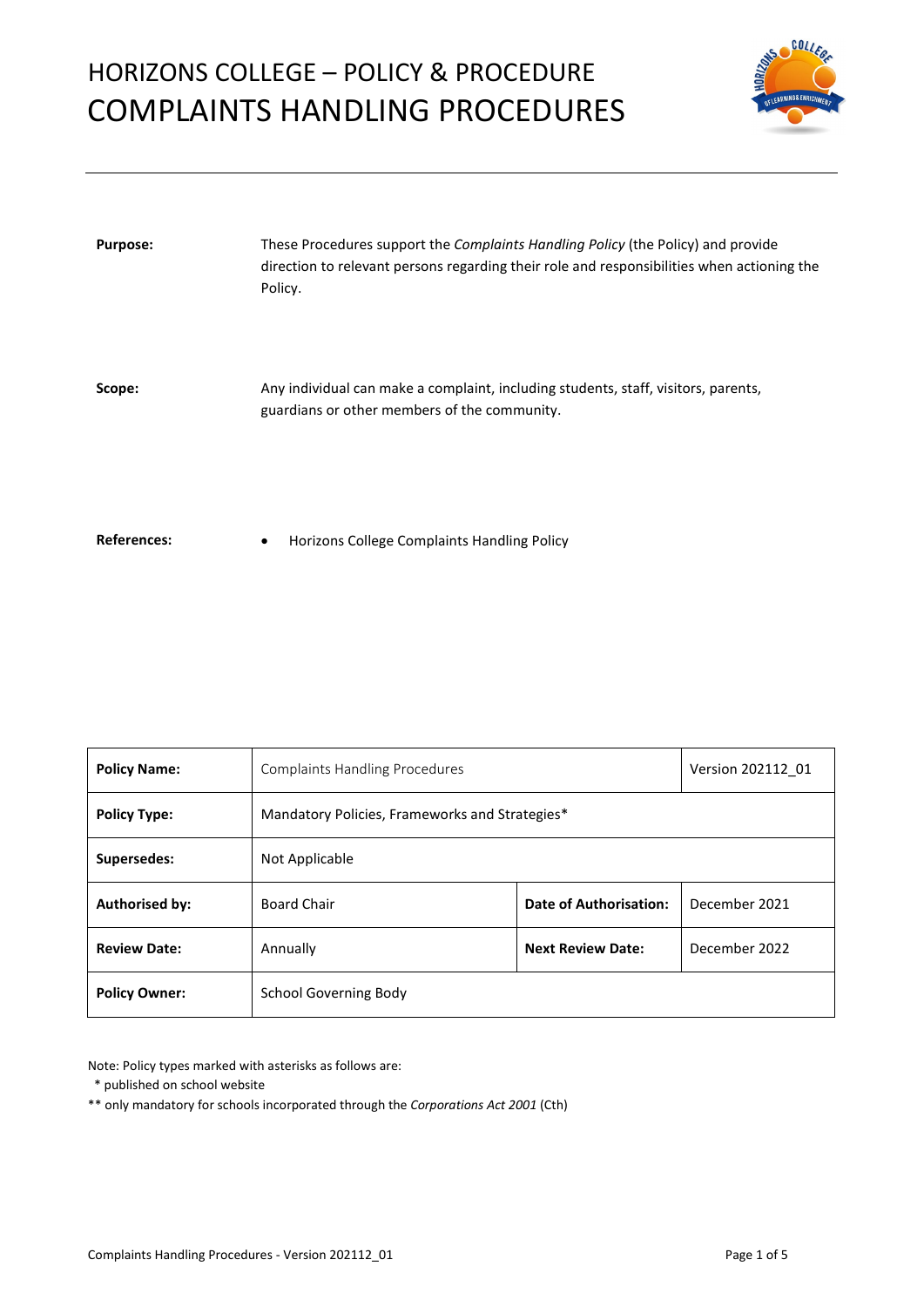

# 1. Introduction

These Procedures support the *Complaints Handling Policy* (the Policy) and provide direction to relevant persons regarding their role and responsibilities when actioning the Policy.

Any individual can make a complaint, including students, staff, visitors, parents, guardians or other members of the community.

Throughout the Procedures, unless otherwise indicated, the term College staff includes the Principal and all other employees.

# 2. Three stage complaints handling process

Unless the matter is outside the scope of the *Complaints Handling Policy* (as outlined in the Policy), all complaints in relation to an action, behaviour, omission or decision by a College staff member, or volunteer will be handled in accordance with the following three stage complaints handling process.

Refer to section 3 for information about complaints in relation to visitors, including contractors, to the College.

## Stage 1 - Discuss the matter with the relevant staff member or volunteer

The complainant is directed, in the first instance, to discuss their complaint with the staff member or volunteer whose action, behaviour, omission or decision is in question.

When resolving complaints at this stage:

- 1. the complainant is asked to speak with the staff member or volunteer and request a time to discuss their concern regarding the staff member or volunteer's action, behaviour, omission or decision;
- 2. the complainant and the staff member or volunteer may speak with the Principal about obtaining support during the complaints handling process;
- 3. the staff member or volunteer must speak with the Principal should the matter be outside the scope of the Complaints Handling Policy;
- 4. the staff member or volunteer documents the complaint in TASS; including the names of all parties involved, the nature of concerns, the date and time of any discussions, the agreed outcome and any required actions;
- 5. if the Principal is not involved in the discussion, the staff member or volunteer is to:
	- a) inform the complainant about these Procedures and the Complaints Handling Policy, and
	- b) offer to inform the Principal of the complaint raised, and the outcome of the discussion;
- 6. if the Principal is made aware of the complaint, they will:
	- a) ensure the complaint is documented; including the names of all parties involved, the nature of the concerns, the date and time of any discussion, the agreed outcomes and any required actions;
	- b) consider if any other policies, procedures or protocols are to be applied, particularly those referenced in the Complaints Handling Policy regarding student protection and the conduct of staff and volunteers;
	- c) consider if it is appropriate to ensure the document outlining the management of the complaint is filed in the staff member or volunteer's personnel file and any agreed actions are completed;
	- d) consider whether the staff member or volunteer requires any additional training or support in relation to their role, or whether any other action is required; and
	- e) identify any issues or strategies to be incorporated in the College's quality improvement planning.

When the complainant determines that it is **not appropriate to discuss the complaint** with the staff member or volunteer, or they determine that their complaint has not been addressed to their satisfaction, they are asked to proceed to Stage 2 of the complaints handling process.

## **Stage 2 – Make a complaint to the Principal**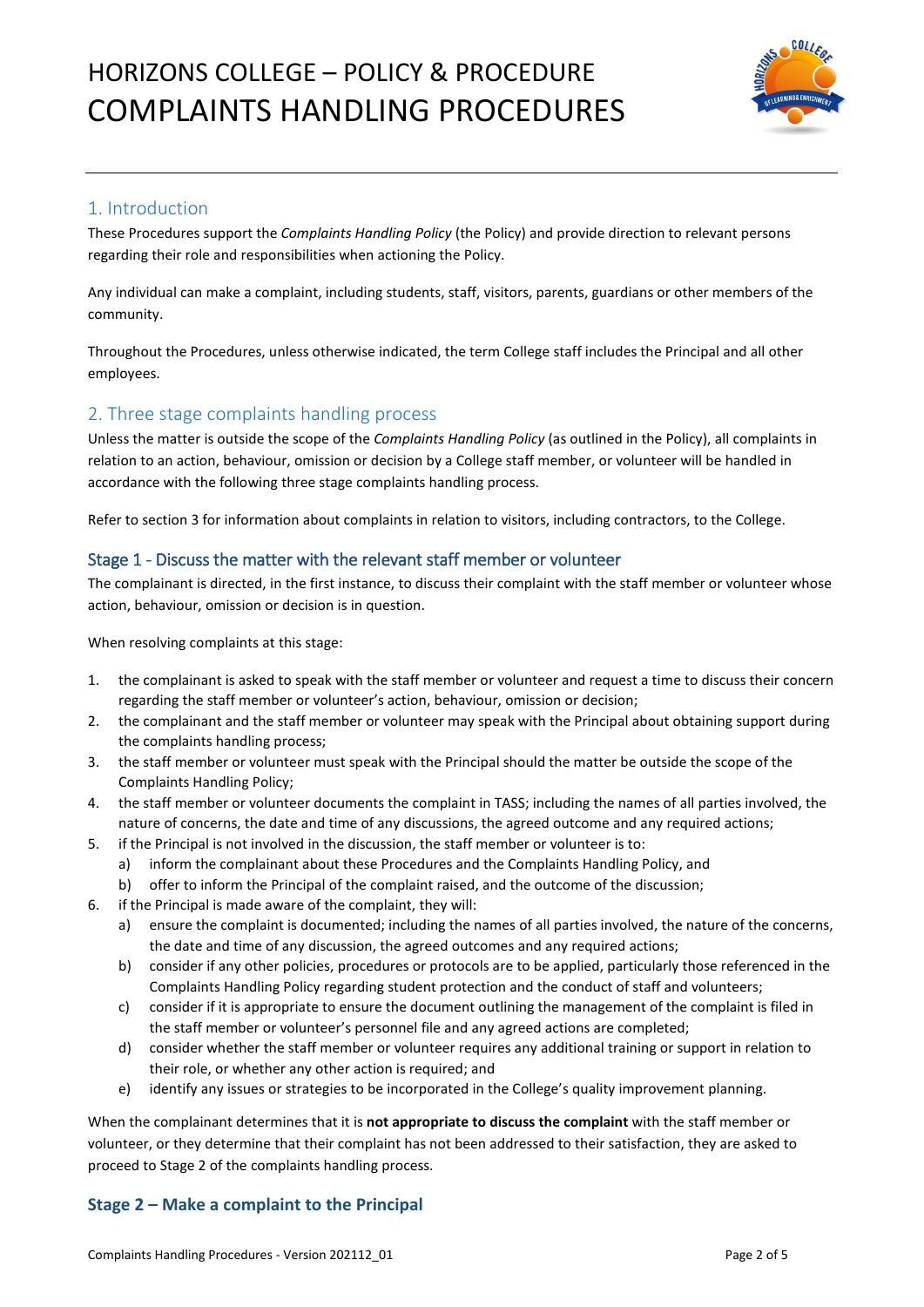# HORIZONS COLLEGE – POLICY & PROCEDURE COMPLAINTS HANDLING PROCEDURES



When escalating a complaint to this stage, the complainant may raise their complaint with the Principal either in writing or verbally. When resolving a complaint at this stage:

- 1. the complainant is asked to inform the Principal of their complaint: including the names of all parties involved, the nature of the concerns, any specific dates and times when incidents occurred, the complainant's feedback about their discussion with the staff member or volunteer, and the reason why the complaint remains unresolved;
- 2. the Principal will:
	- a) consider if any of the specific complaints handling requirements (as per Section 3 of the Procedures); or other policies, procedures or protocols (particularly those referenced in the Complaints Handling Policy regarding student protection and the conduct of staff and volunteers); are to be applied;
	- b) speak with the staff member or volunteer and obtain further information about their actions in relation to the complaint. This would include reading the TASS entry made by the staff member or volunteer at the time the complaint was made to them;
	- c) advise all parties involved about support available to them during the complaints handling process;
	- d) organise meeting/s with the complainant, or their advocate, and the staff member or volunteer, as soon as practicable; to gather further information about the ongoing complaint and develop a plan to satisfactorily resolve the complaint;
	- e) explain to the complainant, or their advocate, and the staff member or volunteer that they may have a support person present during any meeting;
	- f) ensure meetings are documented, including the agreed outcomes and required actions;
	- g) consider whether the staff member or volunteer requires additional training or support in relation to their role, or whether any other action is required;
	- h) ensure the agreed outcomes and required actions are communicated to the complainant;
	- i) ensure the records related to the complaint, e.g. meetings, reports, letters etc. are filed on the staff member or volunteer's personnel file and any agreed actions are completed; and
	- j) incorporate relevant learnings into the College's quality improvement planning.

When the complainant, or their advocate, determines that it is not appropriate to discuss the complaint with the Principal, or in doing so they do not believe their complaint has been addressed to their satisfaction, they are asked to proceed to Stage 3 of the complaints management process.

#### Stage 3 – Escalate the complaint to the Chair

When escalating a complaint to this stage, the complainant may raise their complaint with the Chair of the College's Board in writing. When resolving a complaint at this stage:

- 1. the complainant is asked to inform the Chair of their ongoing complaint, including their feedback on previous meetings with the College and the reason why the complaint remains unresolved;
- 2. the Chair will:
	- a) consider if any of the specific complaints handling requirements (as per Section 3 of the Procedures); or other policies, procedures or protocols (particularly those referenced in the Complaints Handling Policy regarding student protection and the conduct of staff and volunteers); are to be applied
	- b) advise the Principal and staff member or volunteer, that the complaint has now been escalated and obtain further information about the matter and the College's responses to the complaint, including copies of relevant documents or complaints handling plans;
	- c) advise all parties involved about support available to them during the complaints handling process;
	- d) organise meeting/s with the complainant, or their advocate, the Principal and other relevant staff members and volunteers, as soon as practicable; to gather further information about the ongoing complaint and, if required, develop a complaints handling plan to resolve the issues;
	- e) explain to the complainant and the staff member or volunteer that they may have a support person present during any meeting;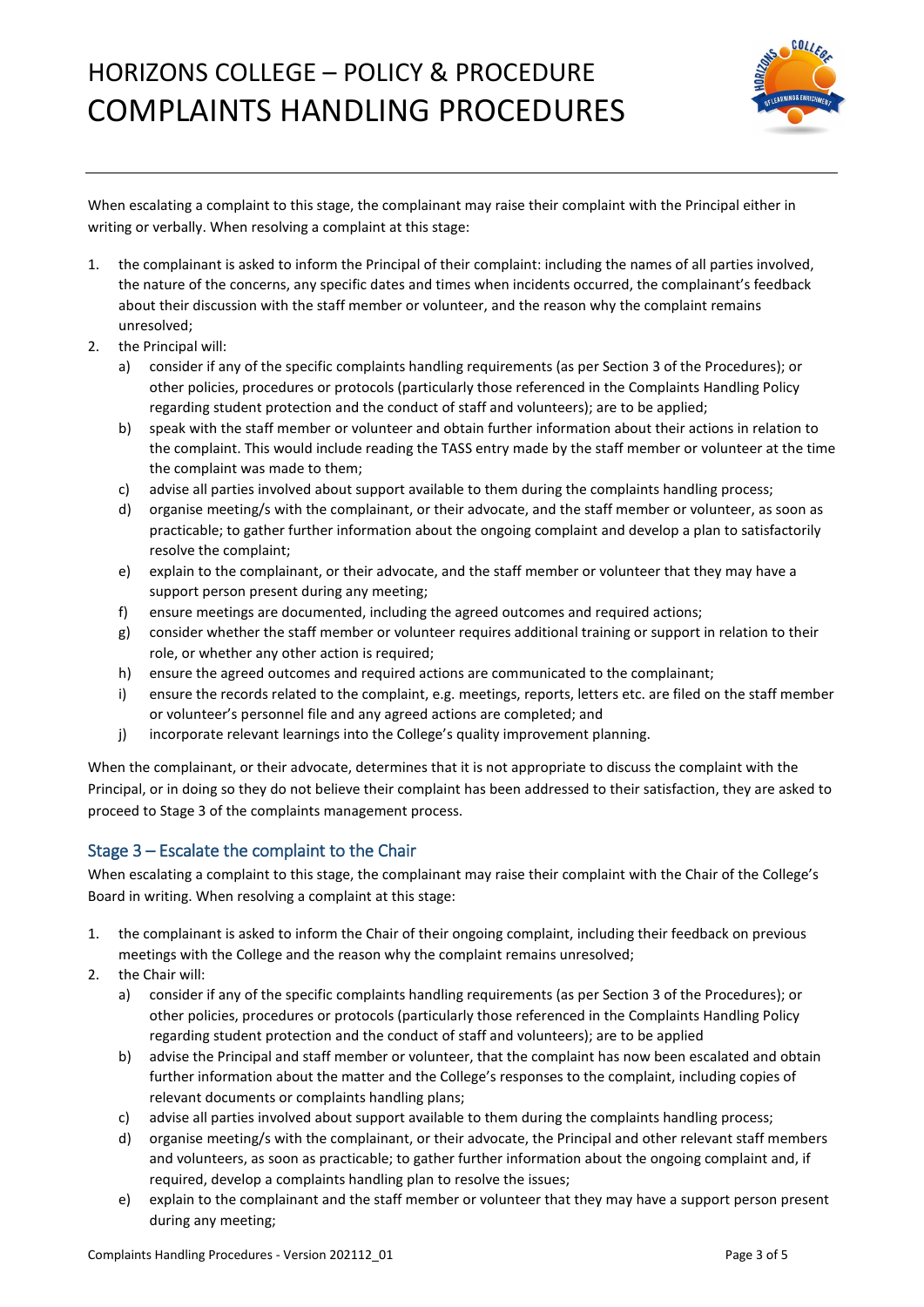

- f) ensure meetings are documented, including the agreed outcomes and required actions;
- g) consider whether the staff member or volunteer requires additional training or support in relation to their role, or whether any other action is required;
- h) ensure the agreed outcomes and required actions are communicated to the complainant;
- i) ensure the records relating to the complaint, e.g. meetings, reports, letters etc. are filed on the staff member or volunteer's personnel file and any agreed actions are completed;
- j) incorporate relevant learnings into the College's quality improvement planning; and
- k) inform the board of the complaint.

# 3. Complaints in relation to visitors to the College

When a complaint is about a visitor, including contractors, to the College, the complainant is asked to inform the Principal, of their concerns including, where known, the name of the visitor, the organisation that the visitor works for, the names of any children involved, if relevant, and any dates and times of particular incidents related to their complaint.

The Principal will consider if any other policies, procedures or protocols are to be applied, particularly those referenced in the Complaints Handling Policy regarding student protection.

The Principal will document the concerns and, unless the matter involves a criminal investigation, will forward the complaint to the organisation that employs the visitor who has been named in the complaint. If the matter does relate to a criminal investigation, direction will be sought from the Police.

The Principal will also consider the nature of the complaint and determine whether this may impact any future visits to the College by the person named in the complaint.

## 4. Privacy and confidentiality

All information disclosed or recorded as part of a complaints handling process must be managed in accordance with privacy legislation and principles. Prior to the sharing of information, consent must be obtained from the relevant parties involved in the complaints handling process, unless otherwise allowed by law.

## 5. Managing complaints records

When recording information in relation to a complaints handling process, ensure all records are factual and clearly indicate the names of all parties to the complaint, the details of the concerns or complaint, the processes used to resolve the complaint, required actions and responsible officers.

#### 6. Storing and accessing complaints records

The Principal must ensure all information and documents in relation to the complaint are stored on the relevant staff member or volunteer's personnel file.

Prior to giving any individual access to a complaint record, a staff member will consult with the Principal. The Principal will consider any need to consult with the Chair.

## 7. Support Person

A support person is someone who attends and provides support to the complainant at a mediation or meeting. A support person can listen and help the complainant to understand or explain the issues in a dispute in private and be there as more support in the mediation. The complainant will be required to do most of the speaking, as the support person cannot represent the complainant and is not able to advocate on their behalf.